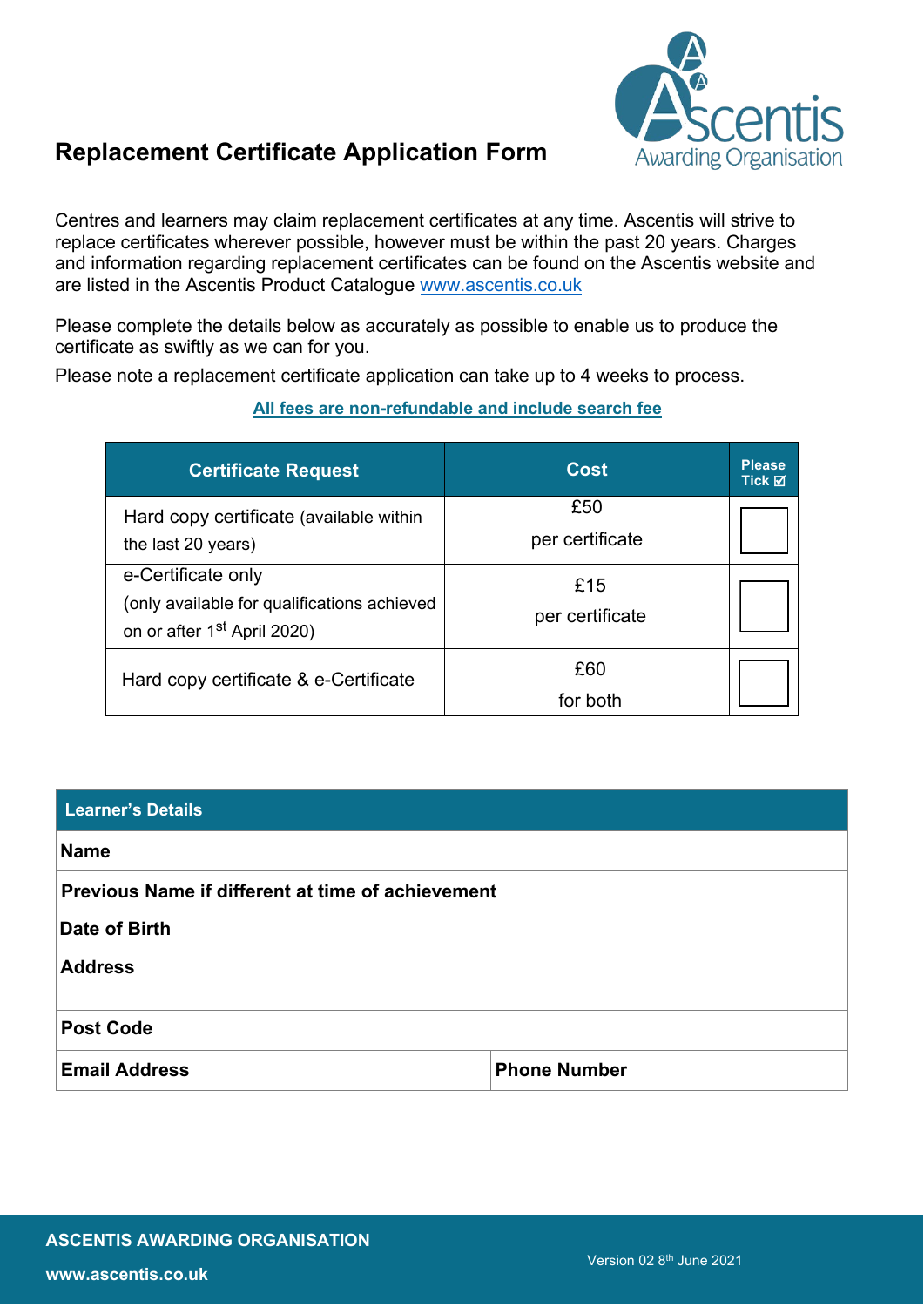**Qualification Details**

**Qualification Title**

**Qualification Level**

**Name of College/Centre where qualification taken**

#### **Date Achieved**

**Please state reason why a replacement certificate is required**

For all replacement certificates we require 2 scanned colour copies of identification: 1 from column B and 1 from column C.

If you are applying for a change of name, we require 3 scanned colour copies of identification: 1 from column A, 1 from column B and 1 from column C.

*All copies of evidence will be destroyed immediately once we have identified you*

| A<br><b>Name</b><br><b>Change</b> | <b>Please</b><br>Tick ⊠ | B<br><b>Identity</b>     | <b>Please</b><br>Tick ⊠ | С<br><b>Address</b>                             | <b>Please</b><br>Tick ⊠ |
|-----------------------------------|-------------------------|--------------------------|-------------------------|-------------------------------------------------|-------------------------|
| Marriage<br>Certificate           |                         | Passport                 |                         | <b>Utility Bill</b><br>(from the last 3months)  |                         |
| <b>Divorce</b><br>Papers          |                         | <b>Driving License</b>   |                         | <b>Current vehicle</b><br>registration document |                         |
| <b>Deed Poll</b>                  |                         | <b>Birth Certificate</b> |                         | <b>Bank statement</b><br>(from last 3 months)   |                         |
|                                   |                         |                          |                         | <b>Rent book</b><br>(from last 3 months)        |                         |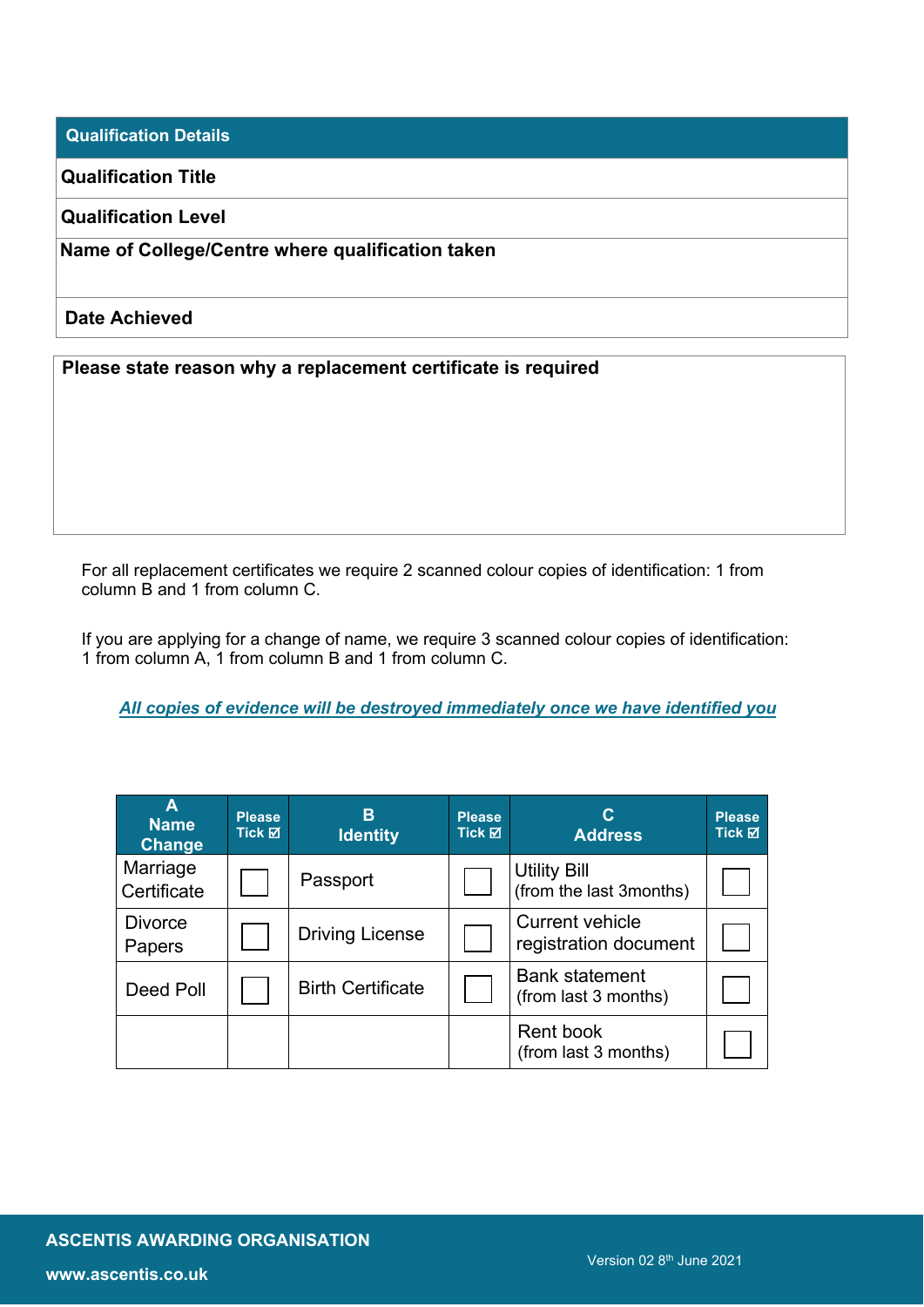Please return this form and relevant proof of identification to the below address or by email to operations@ascentis.co.uk

Once we have received your application, we will inform you of the methods of payment.

Please note that payment needs to be cleared before we can issue a replacement certificate. If this is a request from a centre and you would like to be invoiced, please supply a Purchase Order Number

**Note** If you still have the original certificate this **must be** returned with this application.

| <b>Address</b>                 | Please provide as much information as possible to ensure that      |
|--------------------------------|--------------------------------------------------------------------|
| <b>Ascentis House</b>          | we can provide you with your replacement certificate without       |
| <b>Lancaster Business Park</b> | delay.                                                             |
| 3 Mannin Way                   | This facility is offered as a customer service and in a very small |
| Lancaster                      | number of cases it might not prove possible to replace a           |
| LA1 3SW                        | certificate.                                                       |
| Tel: 01524 845046              | Ascentis cannot replace certificates older than 20 years.          |

I…………………………………………….confirm that the information I have provided on this application form is correct and I have enclosed the required proof of identification.

| <b>Signed</b> | <b>Date</b> |
|---------------|-------------|
|               |             |
|               |             |